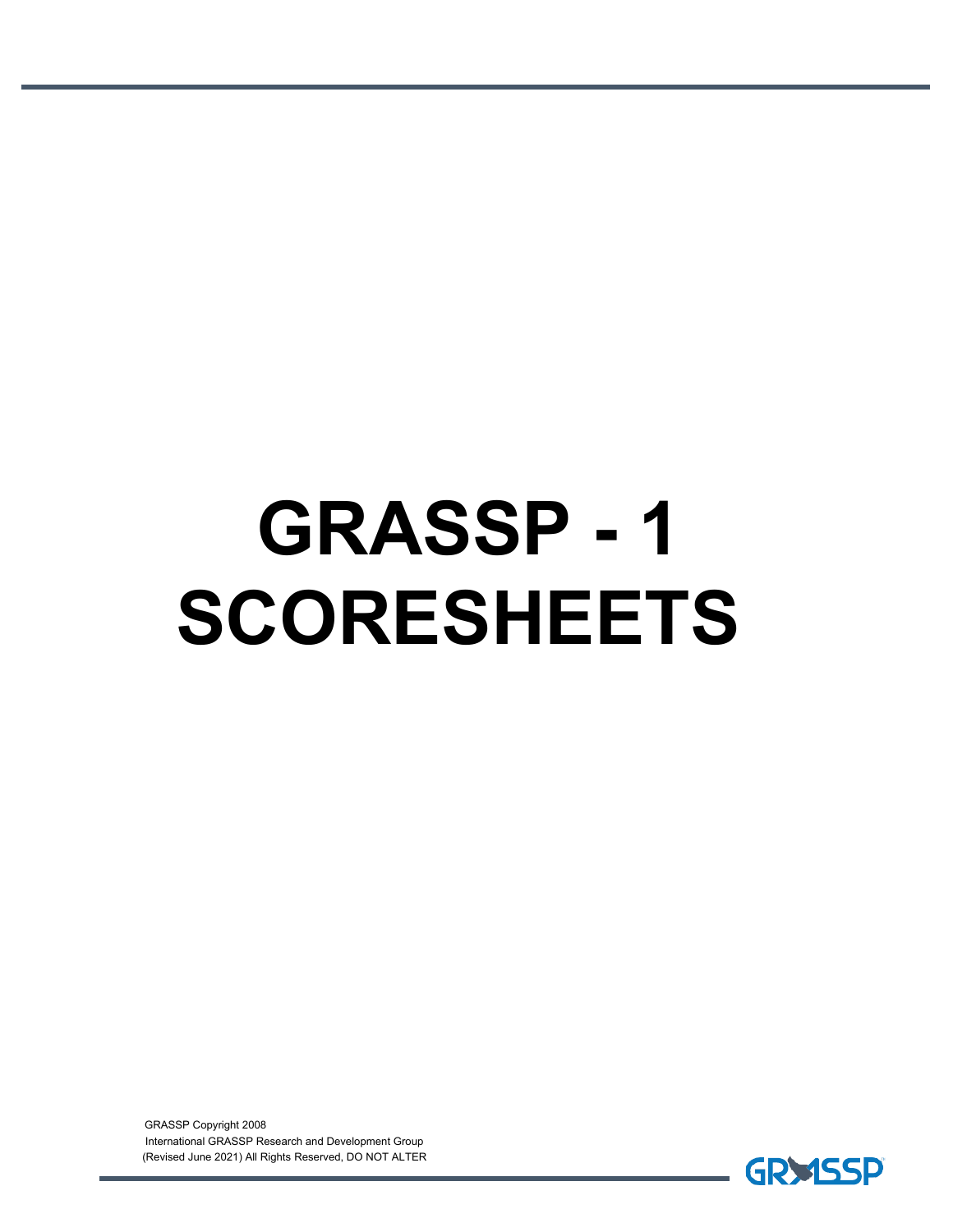#### **SCORING SHEETS 1 - Demographics**

| 1 - Demograpnics              |   |                |   |   |   |   |  |
|-------------------------------|---|----------------|---|---|---|---|--|
| <b>Patient Name</b>           |   |                |   |   |   |   |  |
| Examiner                      |   |                |   |   |   |   |  |
| <b>Assessment Number</b>      | 1 | $\overline{2}$ | 3 | 4 | 5 | 6 |  |
| Date of Assessment            |   |                |   |   |   |   |  |
| <b>DOB</b>                    |   |                |   |   |   |   |  |
| Gender                        |   |                |   |   |   |   |  |
| <b>Hand Dominance</b>         |   |                |   |   |   |   |  |
| Pre-injury                    |   |                |   |   |   |   |  |
| Post-injury                   |   |                |   |   |   |   |  |
| <b>Injury Date</b>            |   |                |   |   |   |   |  |
| Injury Type                   |   |                |   |   |   |   |  |
| <b>Brief Description</b>      |   |                |   |   |   |   |  |
| Surgery/Intervention and Date |   |                |   |   |   |   |  |
| Comments                      |   |                |   |   |   |   |  |

## **2 - Strength** - score 0 to 5 as per instructions in each box, then sum for each side

| <b>Right</b> | <b>Muscles Tested for MMT</b> | Left |
|--------------|-------------------------------|------|
|              | <b>Anterior Deltoid</b>       |      |
|              | <b>Elbow Flexors</b>          |      |
|              | <b>Elbow Extensors</b>        |      |
|              | <b>Wrist Extensors</b>        |      |
|              | Extensor Digitorum (DIII)     |      |
|              | <b>Opponens Pollicis</b>      |      |
|              | <b>Flexor Pollicis Longus</b> |      |
|              | Finger Flexors (DIII)         |      |
|              | <b>Finger Abductors</b>       |      |
|              | First Dorsal Interossei       |      |
| /50          | Total out of 50 for each side | /50  |

GRASSP Copyright 2008 International GRASSP Research and Development Group (Revised June 2021) All Rights Reserved, DO NOT ALTER

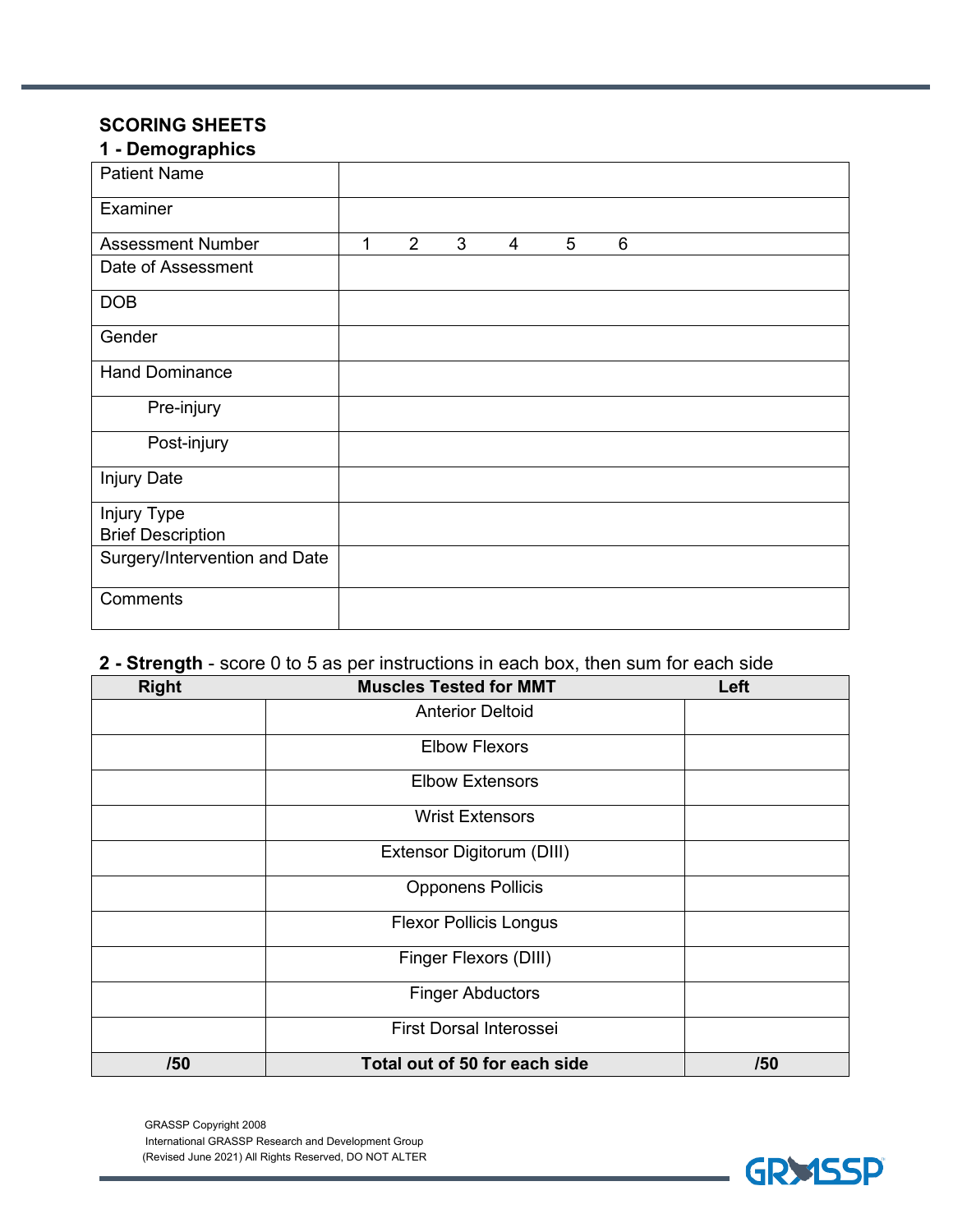#### **3 – Sensibility**

| <b>SWM Threshold Scores</b>             |             |             |                     |                     |                                         |                  |       |                         |             |             |             |             |             |             |           |       |
|-----------------------------------------|-------------|-------------|---------------------|---------------------|-----------------------------------------|------------------|-------|-------------------------|-------------|-------------|-------------|-------------|-------------|-------------|-----------|-------|
| <b>Right Hand</b>                       |             |             |                     |                     |                                         | <b>Left Hand</b> |       |                         |             |             |             |             |             |             |           |       |
| 3.61<br>(4)                             | 3.61<br>(4) | 3.61<br>(4) | 4.31<br>(3)         | 4.56<br>(2)         | 6.65<br>(1)                             | <b>NR</b><br>(0) | Score | Area                    | 3.61<br>(4) | 3.61<br>(4) | 3.61<br>(4) | 4.31<br>(3) | 4.56<br>(2) | 6.65<br>(1) | NR<br>(0) | Score |
|                                         |             |             |                     |                     |                                         |                  |       | 1                       |             |             |             |             |             |             |           |       |
|                                         |             |             |                     |                     |                                         |                  |       | $\overline{\mathbf{2}}$ |             |             |             |             |             |             |           |       |
|                                         |             |             |                     |                     |                                         |                  |       | 3                       |             |             |             |             |             |             |           |       |
| <b>Dorsal Total</b><br>112              |             |             |                     | <b>Dorsal Total</b> |                                         |                  |       | 112                     |             |             |             |             |             |             |           |       |
|                                         |             |             |                     |                     |                                         |                  |       | $\overline{\mathbf{4}}$ |             |             |             |             |             |             |           |       |
|                                         |             |             |                     |                     |                                         |                  |       | 5                       |             |             |             |             |             |             |           |       |
|                                         |             |             |                     |                     |                                         |                  |       | 6                       |             |             |             |             |             |             |           |       |
| <b>Palmar Total</b><br>112              |             |             | <b>Palmar Total</b> |                     |                                         |                  | 112   |                         |             |             |             |             |             |             |           |       |
| Dorsal Total + Palmar Total = Total SWM |             | 124         |                     |                     | Dorsal Total + Palmar Total = Total SWM |                  |       | 124                     |             |             |             |             |             |             |           |       |

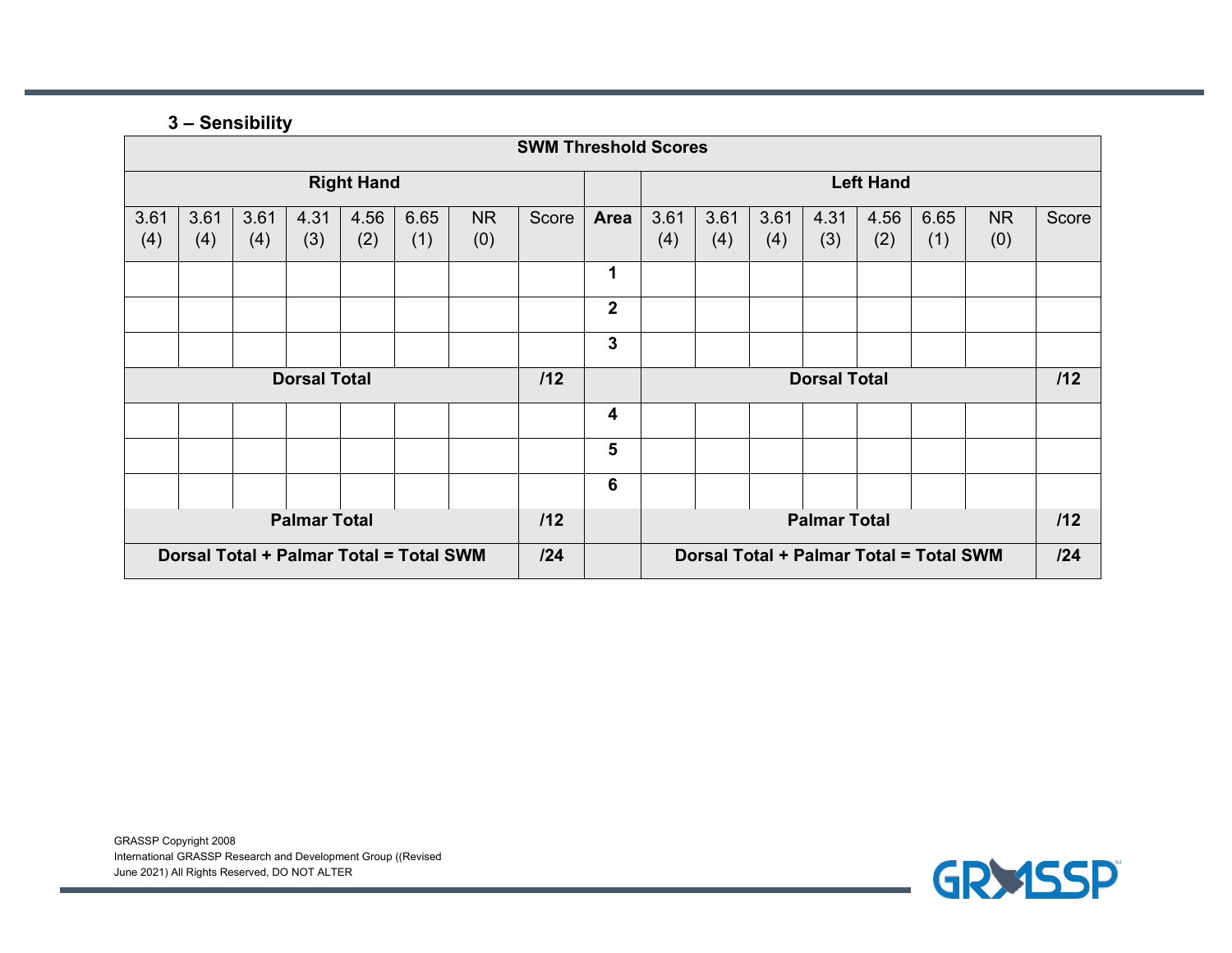#### **4 - Prehension**

## **A - Prehension Ability**

| <b>Right</b> | Qualitative              | Left |
|--------------|--------------------------|------|
|              | <b>Grasps</b>            |      |
|              | <b>Cylindrical Grasp</b> |      |
|              | Lateral Key Pinch        |      |
|              | Tip to Tip Pinch         |      |
| 112          | Total out of 12          | 112  |

#### **B** - Prehension Performance

| <b>Right</b> |              |              | <b>Task/Instruction</b><br><b>Expected Prehension</b>                                                                                     | Left        |              |              |
|--------------|--------------|--------------|-------------------------------------------------------------------------------------------------------------------------------------------|-------------|--------------|--------------|
| Time         | <b>Score</b> | <b>Drops</b> |                                                                                                                                           | <b>Time</b> | <b>Score</b> | <b>Drops</b> |
|              |              |              | <b>1.</b> Take the bottle and pour<br>the water into the cup,<br>approx. 3⁄4 full. Cylindrical<br>grasp                                   |             |              |              |
|              |              |              | 2. Unscrew the 2 lids of the<br>jam jars and put them onto<br>the table. Spherical grasp                                                  |             |              |              |
|              |              |              | 3. Pull the 9 pegs, one by<br>one, out of the foam and<br>stick them back into the<br>markings on the opposite<br>side. Tip to Tip pinch  |             |              |              |
|              |              |              | 4. Take the key from the<br>table, insert it in the lock and<br>turn it 90°. Lateral Key pinch                                            |             |              |              |
|              |              |              | 5. Pick up the 4 coins, one<br>by one, from the table and<br>put them through the slot.<br>Tip to Tip Pinch                               |             |              |              |
|              |              |              | 6. Pick up the 4 nuts, one by<br>one, from the table and<br>screw them on the matching<br>screws. Tip to Tip pinch<br>and/or Tripod pinch |             |              |              |
|              |              |              | Total Score /30                                                                                                                           |             |              |              |